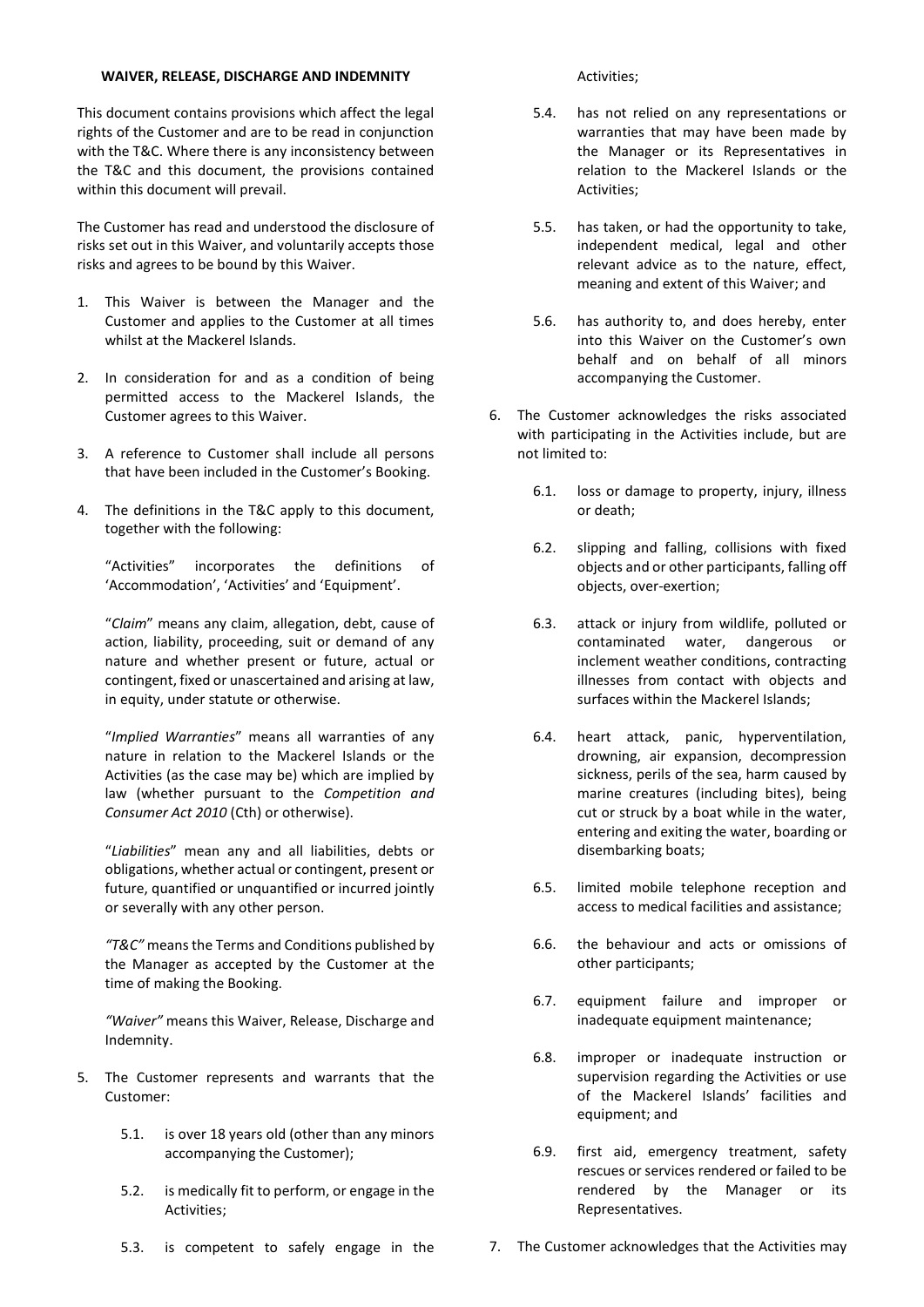be inherently dangerous activities and are "dangerous recreational activities" within the meaning of the *Civil Liability Act 2002* (WA).

- 8. The Customer is aware of the dangers associated with the consumption of alcohol, mind altering substances, drug (including over the counter or prescribed medication) or other substance which may impair any judgment or physical ability or capacity to safely participate in the Activities and accepts full responsibility for any injury, loss or damage associated with the Customer's consumption of alcohol, mind altering substances, drug or other substance which impairs the Customer's judgment, physical ability or capacity to safely participate in the Activities.
- 9. The Customer unconditionally and irrevocably acknowledges and agrees that:
	- 9.1. the Manager and its Representatives are not responsible for any Claims or Liabilities for:
		- (a) any injury, illness or death of any person; or
		- (b) any injury, illness or death that the Customer may sustain; or
		- (c) any loss, damage or theft of the Customer's property;
	- 9.2. the Manager may, in its sole discretion:
		- (a) refuse to permit the Customer access to the Mackerel Islands;
		- (b) require the Customer to leave the Mackerel Islands at any time;
		- (c) refuse to permit the Customer to engage in the Activities;
		- (d) require the Customer to cease the Activities; or
		- (e) change or vary the conditions of entry to the Mackerel Islands or participation in the Activities.
- 10. The Customer has had the opportunity to consider the risks associated with participating in the Activities and freely and voluntarily accepts:
	- 10.1. all of the risks (foreseeable and unforeseeable) that may result from the Customer participating in the Activities;
	- 10.2. any and all consequences which may result from those risks (whether foreseeable or

## unforeseeable); and

- 10.3. that all Implied Warranties are excluded to the fullest extent permitted by law.
- 11. To the extent any Implied Warranties cannot be excluded, liability for any breach of any Implied Warranty is limited to:
	- 11.1. in the case of any Implied Warranty relating to goods:
		- (a) the replacement of those goods or the supply of equivalent goods; or
		- (b) the cost of replacing those goods or supplying equivalent goods; and
	- 11.2. in the case of any Implied Warranty relating to services:
		- (c) the re-supply of those services; or
		- (d) the cost of re-supply of those services.
- 12. The Customer has read, understood and agrees to comply with all rules, regulations, procedures, instructional material and other information provided to the Customer or published at the Mackerel Islands or relating to the Activities.
- 13. While at the Mackerel Islands or participating in the Activities the Customer will, at all times, follow:
	- 13.1. the lawful directions of the Manager or any of its Representatives; and
	- 13.2. any signage displayed at or in relation to the Mackerel Islands and the Activities.
- 14. If the Customer observes any uncontrolled hazard or risk, the Customer will immediately cease any act the Customer undertakes contributing to that hazard or risk, take those steps which are available to the Customer to reduce the hazard or risk and inform the nearest Representative or the Manager of the hazard or risk and the steps taken by the Customer.
- 15. To the fullest extent permitted at law, the Customer waives, releases and discharges each of Manager and its Representatives from and against any and all Claims or Liabilities which the Customer has, or may at any time have, arising out of or in relation to the Mackerel Islands and or the Activities. This waiver, release and discharge extends to all acts, omissions, defaults, failures or errors on the part of all or any of the Manager and or its Representatives.
- 16. The Customer agrees to indemnify, and keep indemnified, each of the Manager and or its Representatives from and against any Claims and